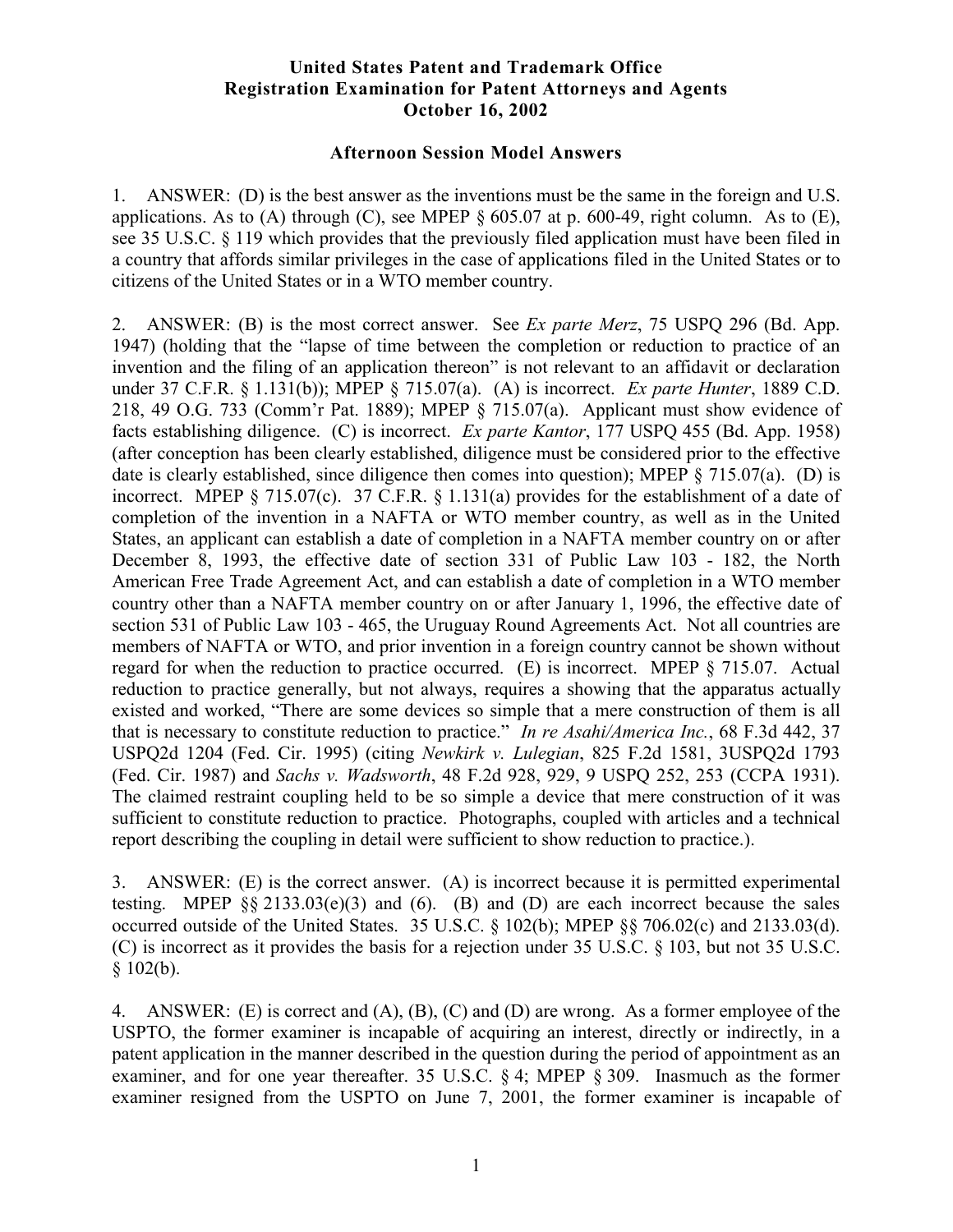acquiring an interest in the application in said manner until June 8, 2002. Registration as a practitioner does not affect the restrictions on the former examiner.

5. ANSWER: Choice (B) is the correct answer. MPEP § 2001.01, and 37 C.F.R. § 1.56(c). MPEP § 2001.01 states that "the duty applies only to individuals, not to organizations...the duty of disclosure would not apply to a corporation or institution as such." (A) is incorrect because the duty of disclosure applies to each inventor named in the application. 37 C.F.R.  $\S$  1.56(c)(1). (C) and (D) are each incorrect because the duty of disclosure applies to an each attorney or agent who prepares or prosecutes the application. 37 C.F.R.  $\S$  1.56(c)(2). (E) is incorrect because, in the case of a person who is not a named inventor or an attorney or agent but who prepares or prosecutes the application, the duty of disclosure applies to each such person who is substantively involved in the preparation or prosecution of the application and who is associated with the inventor, with the assignee or with anyone to whom there is an obligation to assign the application. 37 C.F.R. § 1.56(c)(3).

6. ANSWER: (E) is the most correct answer. For (A) *see*, "Utility Examination Guidelines," 66 F.R. 1092, 1099, left column (Jan. 5, 2001). "The applicant can do this by… providing reasoning or arguments… ." For (B), *see*, "Utility Examination Guidelines," 66 F.R. 1092, 1099, left column (Jan. 5, 2001). "The applicant can do this by amending the claims… ." For (C) *see*, "Utility Examination Guidelines," 66 F.R. 1092, 1099, left column (Jan. 5, 2001). "The applicant can do this by…providing evidence in the form of a declaration under 37 C.F.R. § 1.132…rebutting the basis or logic of the prima facie showing." For (D), *see*, "Utility Examination Guidelines," 66 F.R. 1092, 1099, left column (Jan. 5, 2001). "The applicant can do this by…providing evidence in the form of a…printed publication…rebutting the basis or logic of the prima facie showing." (A), (B), (C), and (D) alone are not the most correct answer inasmuch (E), referencing all of the above, is the most correct answer.

7. ANSWER: (B) is the correct answer. 37 C.F.R. § 1.133 (effective November 7, 2000); "Changes To Implement the Patent Business Goals; Final Rule," 65 FR 54604, 54640-54641 (September 8, 2000). As stated in 65 FR at 54641, left column, "Comment 65: One comment urged that interviews be allowed in a CPA prior to a first action. Response: The comment has been adopted in a broader manner to apply to all continuations and substitute applications that conform to practice set forth in the MPEP." Thus, (B) is correct. (A) is incorrect because interview will not be permitted off Office premises without the authority of the Commissioner. 37 C.F.R. § 1.133(a)(1). (C) is incorrect because an interview for the discussion of the patentability of a pending application will not occur before the first Office action, unless the application is a continuing or substitute application.  $37 \text{ C.F.R.}$  §  $1.133(a)(2)$ . (D) is incorrect because  $(B)$  is correct.  $(E)$  is incorrect because  $(A)$  and  $(C)$  are incorrect.

8. ANSWER: The most correct answer is (B). MPEP § 2163.01. (A) is incorrect because the claims as filed in the original application are part of the disclosure, MPEP §§ 2163.03 and 2163.06(III), and claim 2 is enabled by the original disclosure. (C) is incorrect. The original disclosure enables claim 2. (D) is incorrect because although the specification should be objected to, the original disclosure enables each of the claims. MPEP § 2163.06(I). (E) is incorrect because (B) is correct.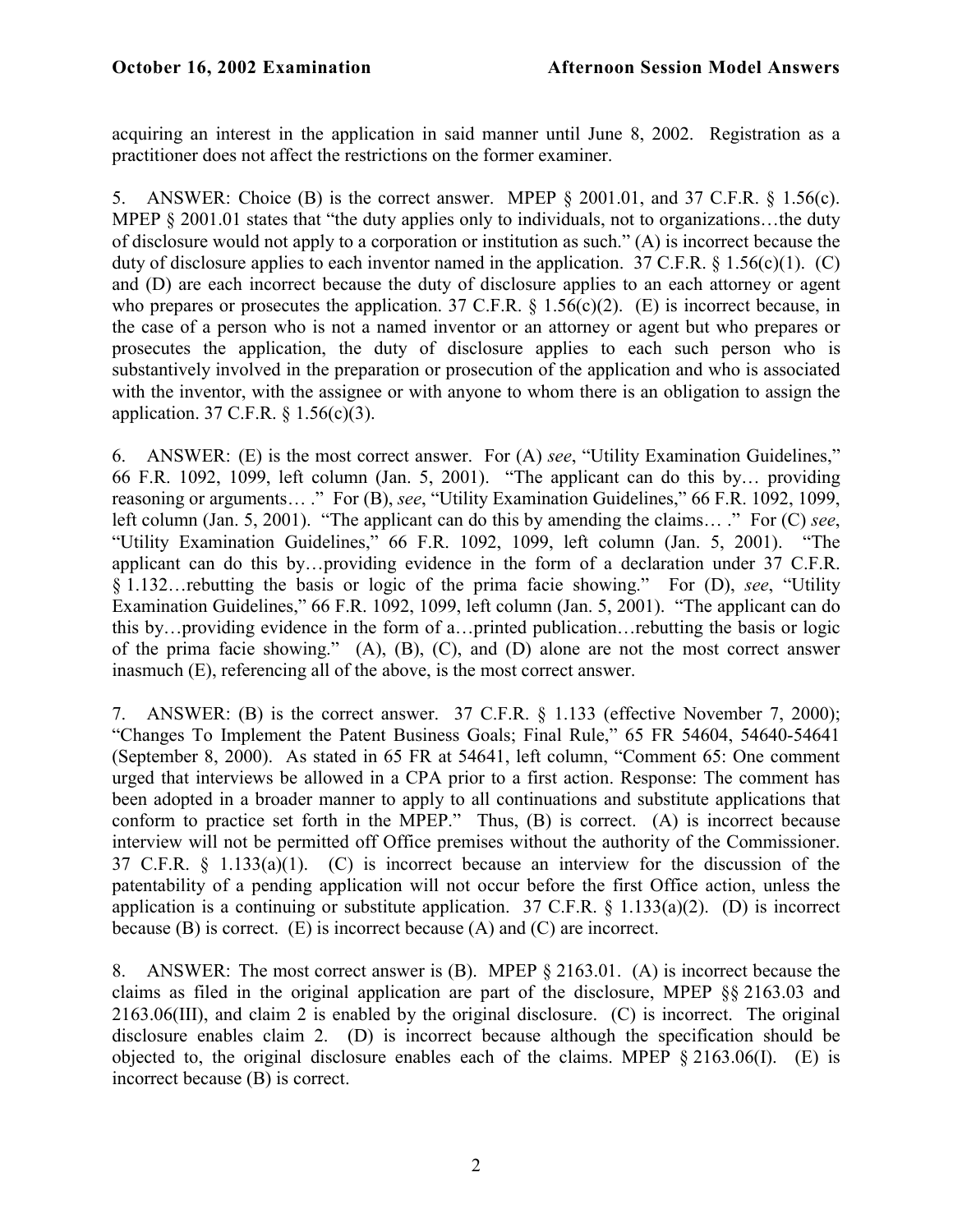9. ANSWER: (A) is true, and thus the most correct answer. As stated in MPEP § 2129, and see *In re Fout,* 675 F.2d 297, 300-01, 213 USPQ 532,535-36 (CCPA 1982). (B) is not true, and thus not correct. MPEP § 2129, and see *Reading & Bates Construction Co. v. Baker Energy Resources Corp*., 748 F.2d 645, 650, 223 USPQ 1168, 1172 (Fed. Cir. 1984). (C) is not true, and thus not correct because the admitted foundational discovery is a statutory bar. See the reasons discussed for answer (B). (D) is not true, and is thus incorrect. MPEP § 2129, and see *In re Nomiya*, 184 USPQ 607, 610 (CCPA 1975) (figures in the application labeled "prior art" held to be an admission that what was pictured was prior art relative to applicant's invention.). (E) is not true. MPEP § 2129; and see *In re Ehrreich*, 590 F.2d 902, 909 – 910, 200 USPQ 504, 510 (CCPA 1979); *Sjolund v. Musland*, 847 F.2d 1573, 1577, 6 USPQ2d 2020, 2023 (Fed. Cir. 1988); *Pentec, Inc. v. Graphic Controls Corp.*, 776 F.2d 309, 315, 227 USPQ 766, 770 (Fed. Cir. 1985); and *Reading & Bates Construction Co. v. Baker Energy Resources Corp*., 748 F.2d 645, 650, 223 USPQ 1168, 1172 (Fed. Cir. 1984).

10. ANSWER: (B). MPEP § 706.01. (A) and (C) are incorrect. As stated by MPEP § 706.01, "The practical difference between a rejection and an objection is that a rejection, involving the merits of the claim, is subject to review by the Board of Patent Appeals and Interferences, while an objection, if persisted, may be reviewed only by way of petition to the Commissioner." (D) is incorrect. MPEP § 706.03(d). (E) is incorrect. As stated in MPEP § 706.01, "If the form of the claim (as distinguished from its substance) is improper, an "objection" is made. An example of a matter of form as to which objection is made is dependency of a claim on a rejected claim, if the dependent claim is otherwise allowable. See MPEP  $\delta \delta 608.01(n)$ ."

11. ANSWER: (E). See MPEP  $\S$  706.02(b) page 700-23 ( $8<sup>th</sup>$  ed.), under the heading "Overcoming a 35 U.S.C. § 102 Rejection Based on a Printed Publication or Patent." (A), (B), and (C) alone, as well as (D) are not correct because they are not the most inclusive.

12. ANSWER: Choice (A) is the correct answer. MPEP § 409.03; MPEP § 09.03(d); and 37 C.F.R. § 1.47(a). (B) and (D) are each incorrect because MPEP § 409.03, subpart (d) states that "The fact that a nonsigning inventor is on vacation or out of town and is therefore temporarily unavailable to sign the declaration is not an acceptable reason for filing under 37 C.F.R. § 1.47." (C) is incorrect because MPEP § 409.03(d) further states that "the fact that an inventor is hospitalized and/or is not conscious is not an acceptable reason for filing under 37 C.F.R. § 1.47." (E) is incorrect because each of (B), (C), and (D) are incorrect.

13. ANSWER: (A). MPEP 605.04(a) provides that non-initialed or non-dated alterations are not in accord with 37 C.F.R. § 1.52(c). As to (C) see MPEP § 605.04, which states that the Office will not consider whether noninitialed and/or nondated alterations were made before or after the signing of the oath or declaration but will require a new oath or declaration. As to (C), MPEP § 605.04(a) provides that non-initialed or non-dated alterations are not in accord with 37 C.F.R.  $\S 1.52(c)$ . As to (D), see MPEP  $\S 605.04(a)$ . As to (E), according to MPEP  $\S 605.04(a)$ , it is improper for an applicant to sign an oath or declaration which is not attached to or does not identify the patent application.

14. ANSWER: (D) is correct. (A), (B) and (C) are wrong because MPEP § 601.01(c) states, "Claiming priority is less expensive [than conversion] and will result in a longer patent term."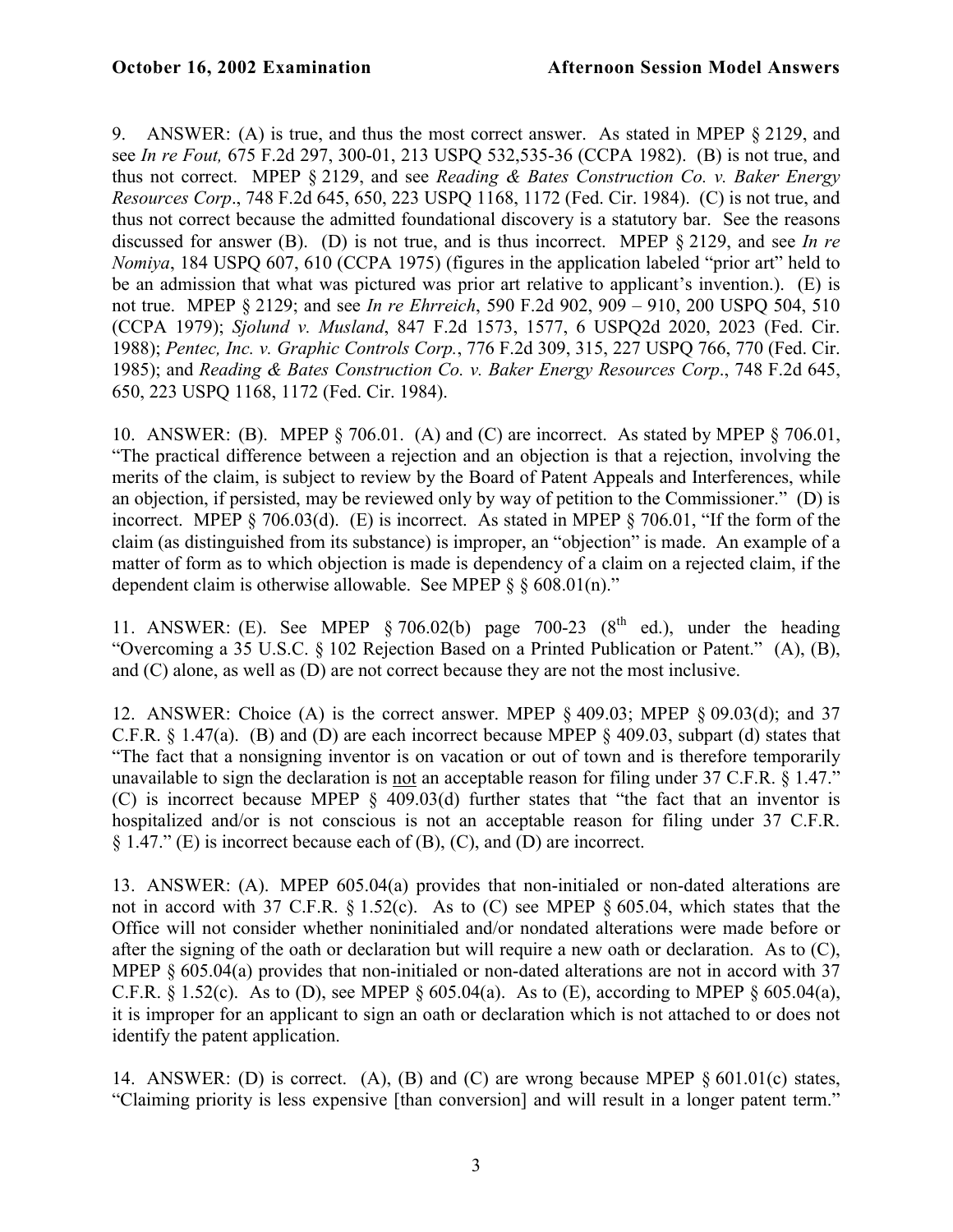Conversion requires payment of the conversion fee. (D) is correct because MPEP  $\S 601.01(c)$ states, "In addition, if the provisional application was not filed with an executed oath or declaration and the filing fee for a non-provisional application, the surcharge set forth in 37 C.F.R. § 1.16(e) is required. (E) is wrong because the action taken claims priority under 35 U.S.C. § 119(e)(1) rather than conversion under 37C.F.R. § 1.53(c)(3). No surcharge is required.

15. ANSWER: (A) is accepted as the most correct answer. MPEP § 2173.05(e). Claim 2 is indefinite because it is not clear which "said pipe" the claim is referring to since claim 1 recites a copper pipe and an aluminum pipe. Accordingly, claim 2 provides the basis for a proper rejection under 35 U.S.C. § 112, second paragraph. In (B), claim 3 would be construed as definite, inasmuch as "the outer circumference" is an inherent part of the pipe and would not require antecedent recitation. Thus claim 3 does not provide a proper basis for the rejection. Therefore, (B) and (D) would be incorrect. Claim 4 is definite inasmuch as there is antecedent basis for "said plastic valve." Therefore, (C) and (E) are incorrect.

16. ANSWER: (C). MPEP 2163.03, item I. Original claims constitute their own description*. In re Koller*, 613 F.2d 819, 204 USPQ 702 (CCPA 1980). (A) and (B) are incorrect. As stated in MPEP 2163.03, item I, "An amendment to the specification (e.g., a change in the definition of a term used both in the specification and claim) may indirectly affect a claim even though no actual amendment is made to the claim." There is no supporting disclosure in the original description of the invention for the holder to a clasp, crimp, or tong. (D) is incorrect. MPEP 2163.03, item IV. A broad generic disclosure is not necessarily a sufficient written description of a specific embodiment, especially where the broad generic disclosure conflicts with the remainder of the disclosure. *Fields v. Conover*, 443 F.2d 1386, 170 USPQ 276 (CCPA 1970). (E) is not correct because (C) is correct.

17. ANSWER: (D) is the most correct answer. MPEP  $\S$  608.01(n). (A) is incorrect because a dependent claim must further limit the subject matter of a previous claim. 37 C.F.R. § 1.75(c). The claim in (B) is actually inconsistent with claim 1. (B) is incorrect because there is no antecedent basis for the wheels. MPEP § 2173.05(e). (C) is incorrect because it does not refer back in the alternative only. MPEP  $\S 608.01(n)$ . (E) is incorrect because (D) is correct.

18. ANSWER: (C) is the correct answer. 37 C.F.R. 1.144; MPEP §§ 818.03(a)-(c). (A), (B), and (D) are each incorrect because no supposed errors in the restriction requirement are distinctly and specifically pointed out. (A) and (D) are further incorrect because no election is made. (E) is incorrect because (C) is correct.

19. ANSWER: The most correct answer is (A). As stated in MPEP § 2107.01 (IV). A deficiency under 35 U.S.C. § 101 also creates a deficiency under 35 U.S.C. § 112, first paragraph. See *In re Brana*, 51 F.3d 1560, 34 USPQ2d 1436 (Fed. Cir. 1995); *In re Jolles*, 628 F.2d 1322, 1326 n.10, 206 USPQ 885, 889 n.11 (CCPA 1980); *In re Fouche*, 439 F.2d 1237, 1243, 169 USPQ 429, 434 (CCPA 1971) ("If such compositions are in fact useless, appellant's specification cannot have taught how to use them."). (B) is not correct. MPEP § 2107 (II), and see *Brooktree Corp. v. Advanced Micro Devices, Inc.*, 977 F.2d 1555, 1571, 24 USPQ2d 1401, 1412 (Fed. Cir. 1992); and *E.I. du Pont De Nemours and Co. v. Berkley and Co.*, 620 F.2d 1247, 1260 n.17, 205 USPQ 1, 10 n.17 (8th Cir. 1980). (C), (D) and (E) are not correct. MPEP § 2107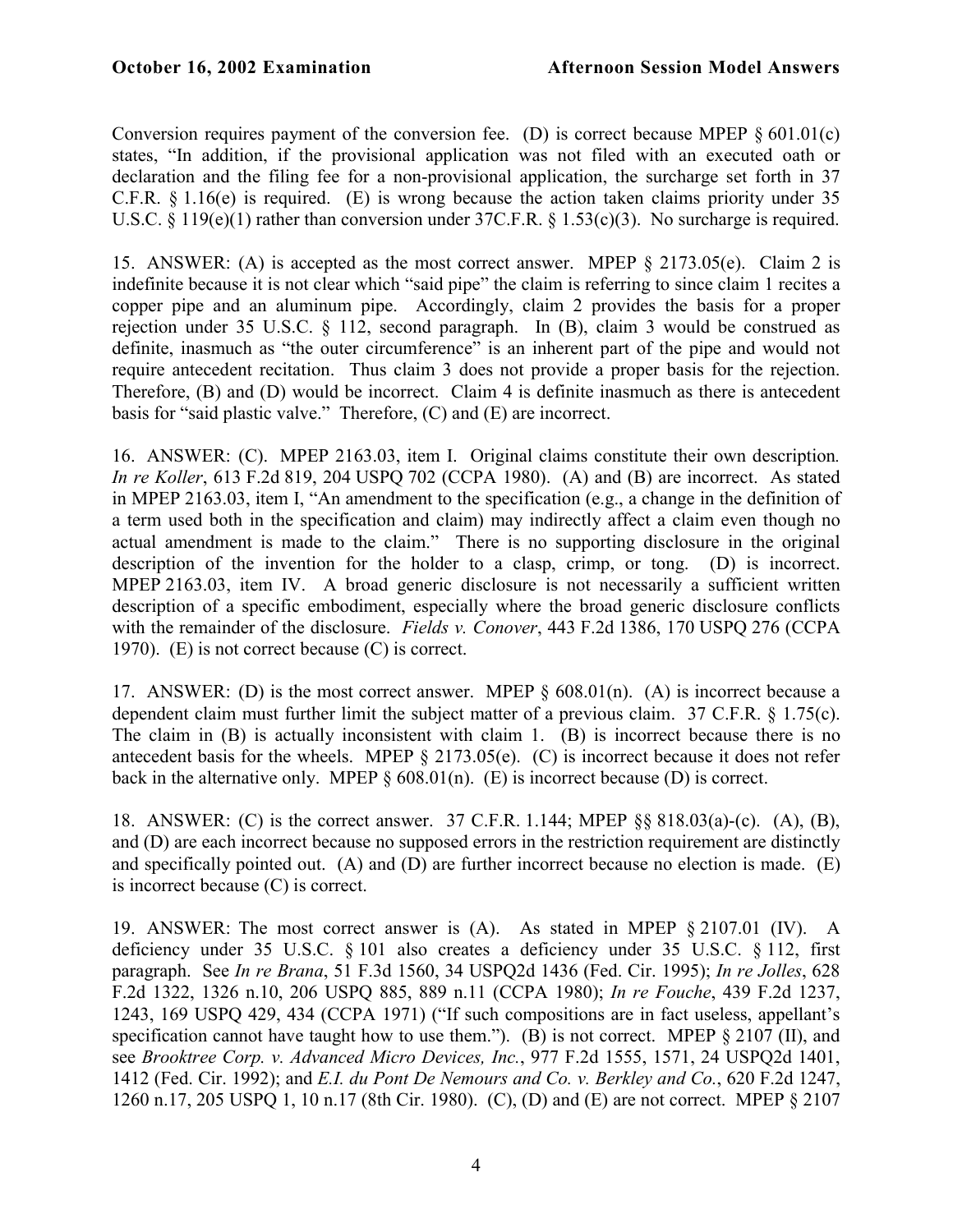(II), and see *E.I. du Pont De Nemours and Co. v. Berkley and Co.*, 620 F.2d 1247, 1260 n.17, 205 USPQ 1, 10 n.17 (8th Cir. 1980).

20. ANSWER: (B) is the most correct answer. 35 U.S.C. § 113 reads "Drawings submitted after the filing date of the application may not be used (i) to overcome any insufficiency of the specification due to lack of an enabling disclosure." Since choice (A) may be done, 37 C.F.R. § 1.111, it is an incorrect answer to the above question. Since choice (C) may be done, 35 U.S.C. § 120, it is an incorrect answer to the above question. Since choice (D) may be done, 37 C.F.R. § 1.121, it is an incorrect answer to the above question. Since choice (E) may be done, 37 C.F.R. § 1.111, it also is an incorrect answer to the above question.

21. ANSWER: Choice (B) is the correct answer. MPEP § 1205, and 37 C.F.R. § 1.191(a). MPEP § 1205 states that "A notice of appeal may be filed after any of the claims has been twice rejected, regardless of whether the claim(s) has/have been finally rejected. The limitation of 'twice or finally…rejected' does not have to be related to a particular application. For example, if any claim was rejected in a parent application, and the claim is again rejected in a continuing application, then applicant will be entitled to file an appeal in the continuing application, even if the claim was rejected only once in the continuing application." Choices (A), (C), and (D) are each incorrect because Applicant's claims were not twice or finally rejected. 37 C.F.R. § 1.191(a). MPEP § 706.01 in pertinent part provides, "The practical difference between a rejection and an objection is that a rejection, involving the merits of the claim, is subject to review by the Board of Patent Appeals and Interferences, while an objection, if persisted, may be reviewed only by way of petition to the Commissioner." Choice (E) is incorrect because Choices (A), (C), and (D) are incorrect.

22. ANSWERS: (D) and (E) were accepted.As to (D), see MPEP § 201.03 at p. 200-4. The language in answer (D) is literally found in MPEP § 201.03, which states, "Requests under 37 CFR 1.48 are generally decided by the primary examiner except . . . (D) When a second conversion under 37 CFR 1.48(a) is attempted (decided by the Technology Center (TC) Director)." Answer (E) was accepted inasmuch as the word "conversion" in answer (D) and MPEP 201.03 at page 200-4 may be confusing. Although answer (D) references 37 CFR 1.48, which addresses correction of inventorship, answer (D) uses "conversion," a word that is not typically used when addressing correction of inventorship. To the extent "conversion" in answer (D) and MPEP 201.03 at page 200-4 may be inaccurate terminology in the context in which it was used, it may have caused some candidates to select answer (E), none of the above. Answer (E) is dependent on answer (D). Inasmuch as answer (D) used inaccurate terminology, selection of answer (E) can be a reasonable alternative. Accordingly, answer (E) was accepted at this time. Answers (A), (B) and (C) are independent of the content of answer (D). Thus, selection of these answers, which are incorrect, was not accepted as a correct answer. As to (A) the petition to be filed would be under 37 C.F.R. § 1.183. As to (B), 35 U.S.C. § 116 provides that inventors may apply for a patent jointly. A person not named in the application could not file a petition under 37 C.F.R. § 1.48 as this would not be a joint filing. In accordance with MPEP 1901.05, unless a protestor has been granted access, the protestor is not entitled to any information including the fact that the application exists. MPEP at 1900-6. The patent application process is *ex parte,* and inventorship may only be contested *inter partes* (between opposing parties) in the USPTO through the interference process. MPEP § 1901.07 precludes the protestor from further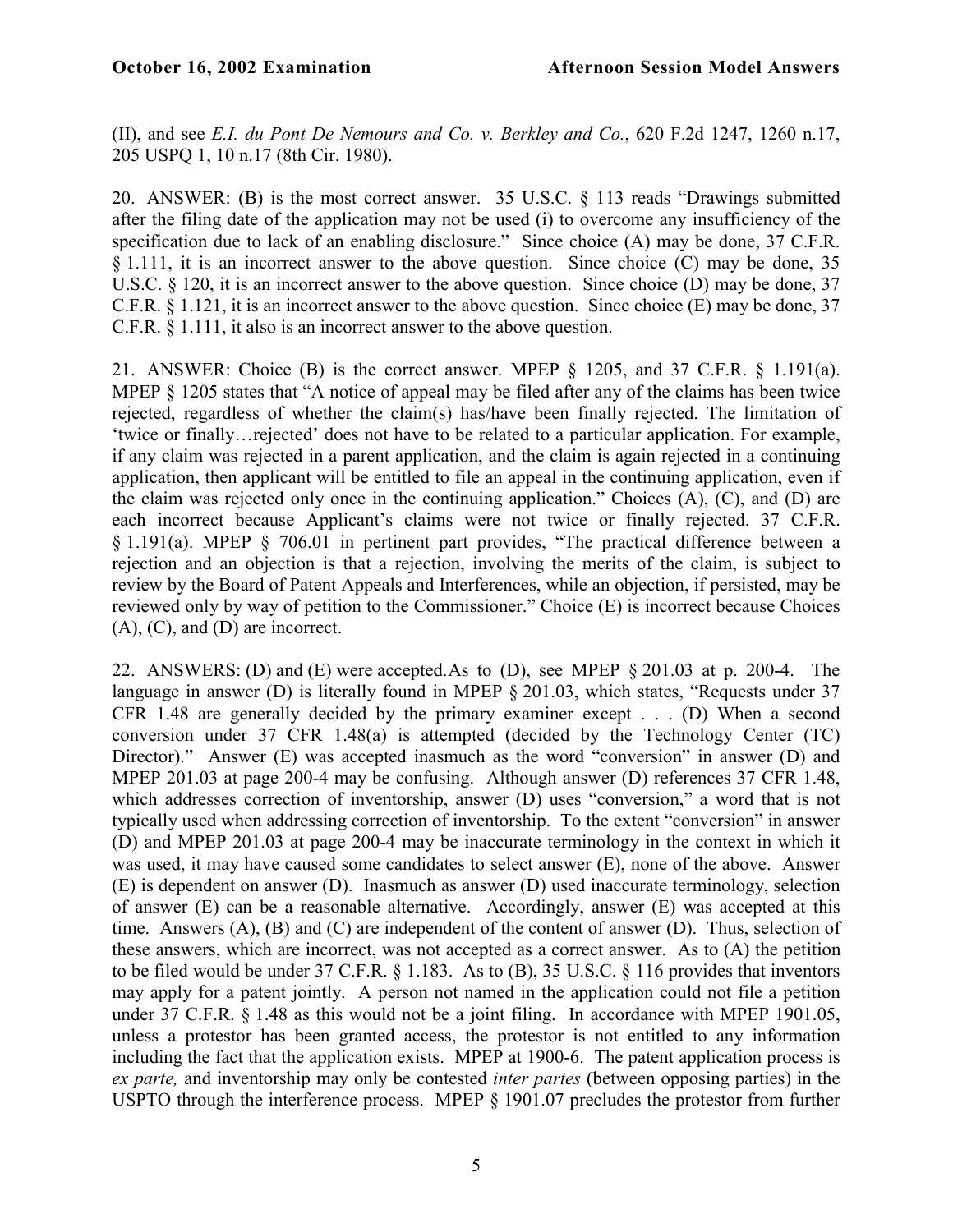participation beyond submission of the protest. See also 37 C.F.R. § 1.291(c). (C) is incorrect at least for the reasons that if the application is involved in an interference the Board will decide the petition. See MPEP § 201.03.

23. ANSWER: (C) is the best choice because there is no provision for design patents under PCT. MPEP § 1502.01. (A) is a true statement. MPEP § 1502.01. (B) is a true statement. MPEP § 1502. (D) is a true statement. MPEP § 1504.01(a), I.A. (E) is a true statement. MPEP § 1504.01(b).

24. ANSWER: (D) is correct. (D) is correct because 35 U.S.C. § 111(b)(2) states, "A claim, as required by the second through fifth paragraphs of section 112, shall not be required in a provisional application." MPEP § 201. (A) is wrong because an application for reissue must contain the entire specification, including the claims, and the drawings of the patent. 37 C.F.R. § 1.173(a). (B) is wrong because a design patent application contains a single claim. 37 C.F.R. § 1.53(b); MPEP § 1503.03. (C) is wrong because a continuation patent application is a second application for the same invention claimed in a prior nonprovisional application and filed before the original becomes abandoned or patented. MPEP § 201.07. (E) is wrong because 35 U.S.C. § 162 states, "The claim in the specification shall be in formal terms to the plant shown and described." MPEP § 1605.

25. ANSWER: The most correct answer is (D). See MPEP § 706.07(h), page 700-71, under "IV. IMPROPER CPA TREATED AS RCE." The request for a second CPA filed on December 28, 2001 is improper because the application in which the CPA was filed in has a filing date of December 29, 2000 and is not eligible for the CPA practice. The CPA practice does not apply to applications that have a filing date on or after May 29, 2000. The Office will automatically treat the improper request for a CPA as a Request for Continued Examination under 37 C.F.R. § 1.114. However, the request for a CPA filed on December 28, 2001 does not satisfy the requirements of 37 C.F.R. § 1.114 to be a proper RCE because it lacks the filing fee required by 37 C.F.R. § 1.17, and the required submission under 37 C.F.R. § 1.114. Therefore, the improper CPA will be treated as an improper RCE and the time period set in the last Office action mailed on June 28, 2001will continue to run. Since the time period expired on December 28, 2001, the application is abandoned. Answers (A), (B), and (C) are incorrect because the request for a second CPA filed on December 28, 2001 is improper and the amendment was not entered. Answer (E) is incorrect because a request for a suspension of action will not be granted if the CPA or the RCE is improper (*e.g.*, a filing date was not accorded in the CPA or the RCE was filed without a submission). See 37 C.F.R. § 1.103, MPEP § 709, page 700-113.

26. ANSWER: (B) is the most correct answer. The cancellation of Claim 3 overcomes the examiner's objection. The addition of Claims 4 and 5 provide the client with patent protection in product by process format for the cable by both methods of manufacture. Thus, if Claim 4 is invalid, Claim 5 may remain valid. Answer (A) is incorrect because it is an improper multiple dependent claim. 35 U.S.C. § 112 ¶ 5; 37 C.F.R. § 1.75(c); MPEP § 608.01(n), part (I)(B)(1). Answer (C) alone is not the most correct answer because even though canceling Claim 3 will overcome the rejection and provides protection for the Ethernet cable made by the process comprising the steps A, B and C, it will also leave the application without a claim to the Ethernet cable made using the processes comprising the steps of A, B, C, and D. Answer (D) alone is not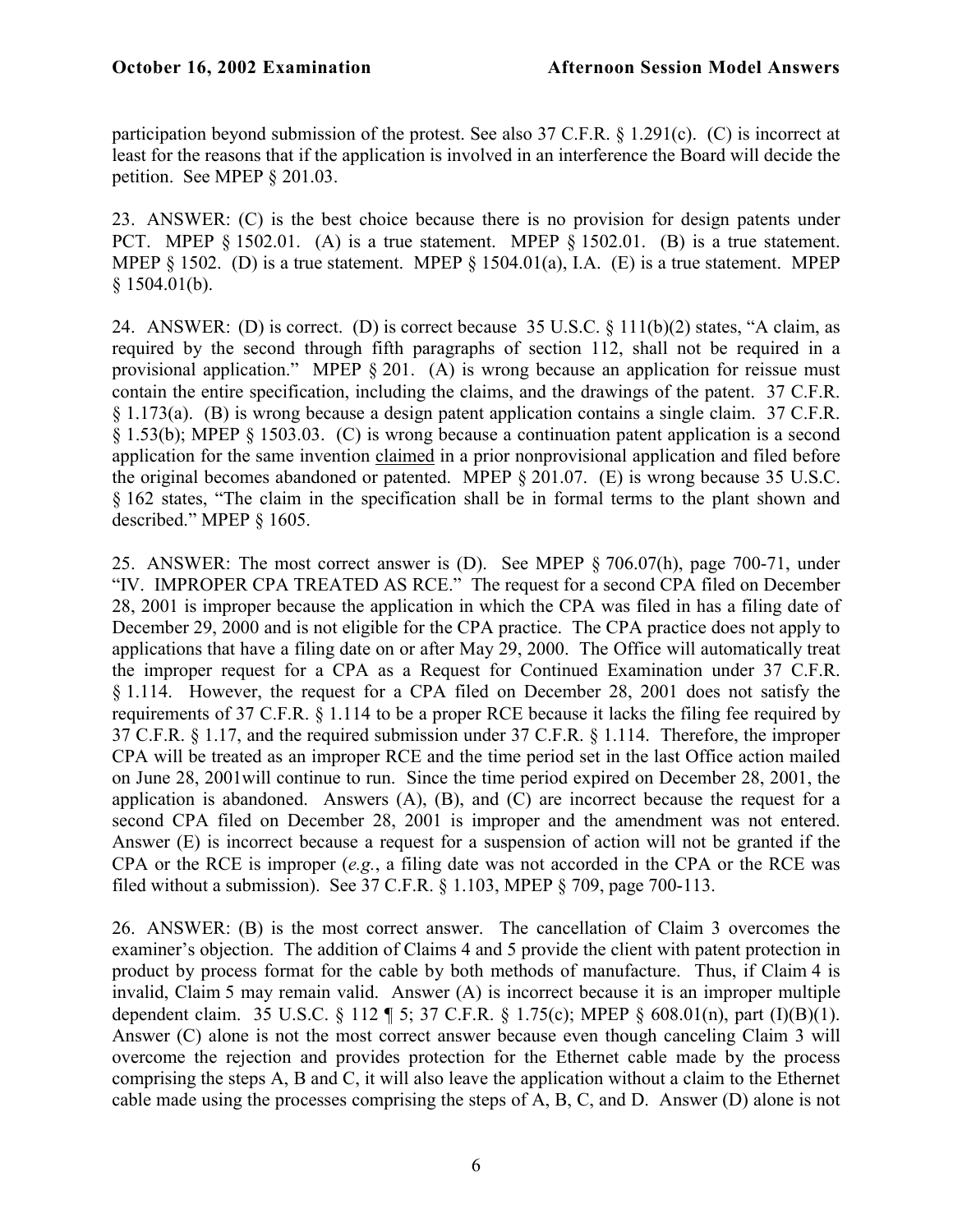the most correct answer because even though canceling Claim 3 will overcome the rejection and provides protection for the Ethernet cable made by the process comprising the steps A, B, C, and D, it will also leave the application without a claim to the Ethernet cable made using the processes comprising the steps of A, B, and C. Answer (E) alone is incorrect because, even though canceling the claim will overcome the rejection, it will also leave the application without a claim to the Ethernet cable made using the processes set forth in either Claim 1 or Claim 2.

27. ANSWER: (C) is correct 35 U.S.C. § 102(e); MPEP § 804, Chart III-A. (C) is correct because section I. of MPEP § 706.02(f) states, "If (1)...the applications are commonly assigned and (2) the effective filing dates are different, then a provisional rejection of the later filed application should be made." (A) is wrong because the facts do not indicate prior knowledge or use by others, or that the application Y is patented or published. (B) is wrong because the facts do not indicate that the application Y is patented or published, or the existence of "public use" or "on sale" bars. (D) is wrong. This is a statutory double patenting situation that cannot be avoided by filing a terminal disclaimer. See *In re Bartfeld*, 17 USPQ2d 1885 (Fed. Cir. 1991). MPEP § 706.02(f), section I; MPEP § 804.02, part I. (E) is wrong. It is improper to make a nonprovisional rejection under  $\S 102(e)$  in the circumstances described in the question. Choice (E) provides for an improper nonprovisional rejection under § 102(e). MPEP § 804, Chart I-A.

28. ANSWER: (E) is the best answer. The declaration need not be notarized. See 37 C.F.R.  $\S 1.63(a)$ . A declaration may be used in lieu of an oath. 37 C.F.R.  $\S 1.68$ , MPEP 602. As to (A) through (C) see 35 U.S.C. $\S$  115. As to (D), see MPEP  $\S$  602.04 at p. 600-34, left column.

29. ANSWER: (E) is the correct answer. 37 C.F.R. § 1.114 (effective August 16, 2000); "Request for Continued Examination Practice and Changes to Provisional Application Practice; Final Rule," 65 FR 50092, 50097 (August 16, 2000). (A) is a final action (§ 1.113). 65 FR 50097, column 1, states in pertinent part, "…an action that otherwise closes prosecution in the application (e.g., an Office action under *Ex Parte Quayle*, 1935 Comm'r Dec. 11 (1935))." Thus (A), (B), (C) and (D) are individually correct, and (E), being the most inclusive, is the most correct answer.

30. ANSWER: Choice (D) is the correct answer. MPEP § 812.01. Choices (A), (B), and (C) are each incorrect because MPEP § 812.01 reads, "If, on examination, the examiner finds the elected claims to be allowable and no traverse was made, the letter should be attached to the Notice of Allowability form PTOL-37 and should include cancellation of the nonelected claims, a statement that the prosecution is closed, and that a notice of allowance will be sent in due course." Choice (E) is incorrect because only choice (D) is correct.

31. ANSWER: (B). MPEP § 608.01, subsection "Illustrations In the Specification." 37 C.F.R. § 1.58(a) permits tables and chemical formulas in the specification in lieu of formal drawings. (A) is incorrect. MPEP § 608.01, subsection "Illustrations In the Specification." Graphical illustrations, diagrammatic views, flowcharts, and diagrams in the descriptive portion of the specification do not come within the purview of 37 C.F.R. § 1.58(a). The examiner should object to such descriptive illustrations in the specification and request formal drawings in accordance with 37 C.F.R. § 1.81 when an application contains graphs in the specification. (C) is incorrect. MPEP § 608.01, subsection "Hyperlinks And Other Forms Of Browser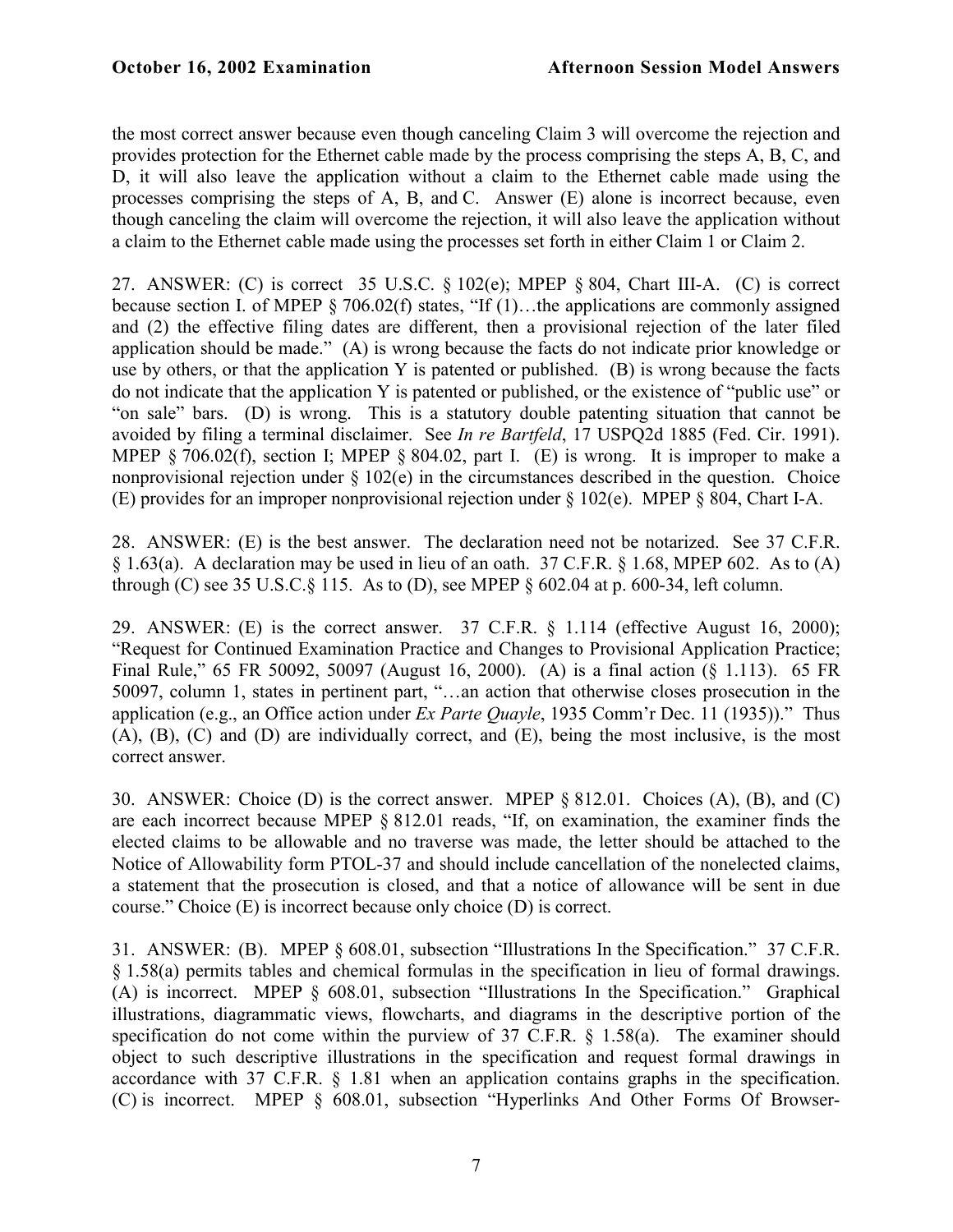Executable Code In The Specification." USPTO policy does not permit the USPTO to link to any commercial sites since the USPTO exercises no control over the organization, views, or accuracy of the information contained on these outside sites. (D) is incorrect. 37 C.F.R. § 1.75(a). The specification must conclude with one or more claims. (E) is incorrect. 37 C.F.R. § 1.79. A reservation for a future application of subject matter disclosed but not claimed in a pending application will not be permitted in the pending application.

32. ANSWER: (A). See MPEP § 706.02(b) page 700-23 ( $8<sup>th</sup>$  ed.), under the heading "Overcoming a 35 U.S.C. § 102 Rejection Based on a Printed Publication or Patent." (B), and (C) are incorrect because they present showings that support the rejection. See MPEP § 706.02(b), supra. (D) are not correct because to perfect priority under 35 U.S.C. §§ 119(e) or 120 it is, *inter alia*, necessary to amend the specification of the application to contain a specific reference to a prior application having a filing date prior to the reference. See MPEP § 706.02(b), supra. Furthermore, the declaration is not to be amended. (E) is incorrect because (B), (C) and (D) are incorrect.

33. ANSWER: (D) is correct. (A), (C), and (E) are wrong because MPEP § 706.07(f), paragraph (I), states, "Where a complete first reply to a final Office action has not been filed within 2 months of the final Office action, applicant's authorization to make an amendment to place the application in condition for allowance must be made either within the 3 month shortened statutory period or within an extended period for reply that has been petitioned and paid for by applicant pursuant to 37 C.F.R. § 1.136(a)." (B) is wrong because MPEP § 706.07(f), paragraph (H), states, "Note that an examiner's amendment may not be made more than 6 months from the date of the final Office action, as the application would be abandoned at that point by operation of law."

34. ANSWER: (D) is correct. 37 C.F.R. § 1.136(a). 37 C.F.R. § 1.136(a) states, "[A]pplicant may extend the time period for reply up to the earlier of the expiration of any maximum period set by statute or five months after the time period set for reply, if a petition for an extension of time and the fee set in § 1.17(a) are filed…" (A) is wrong because the response was not timely filed since it was received by the USPTO after the SSP expired. (B) and (C) are wrong. The reply was not filed on May 14, 2002, because the conditions of 37 C.F.R. § 1.10(b) were not satisfied. For example, the number of the "Express Mail" mailing label must have been placed on each page of the response prior to the original mailing by "Express Mail." The petition should not be expected to be granted inasmuch as the papers did not include the number of the "Express Mail" mailing label on them. See  $\S 1.10(c)(2)$ , (d)(2), and (e)(2). (E) is wrong because 37 C.F.R. § 1.10(b) requires that "the number of the 'Express Mail' mailing label must have been placed on each page of the response prior to the original mailing by 'Express Mail.'" Emphasis added.

35. ANSWER: (C). As to (C), according to MPEP § 608.01 at p. 600-58, "In order to minimize the necessity in the future for converting dimensions given in the English system of measurements to the metric system of measurements when using printed patents as research and prior art search documents, all patent applicants should use the metric units (SI) followed by the equivalent English units when describing their inventions in the specifications of patent applications." As to (A), see MPEP  $\S$  601.05 at p. 600-21 and 37 C.F.R.  $\S$  1.76 (d)(3), regarding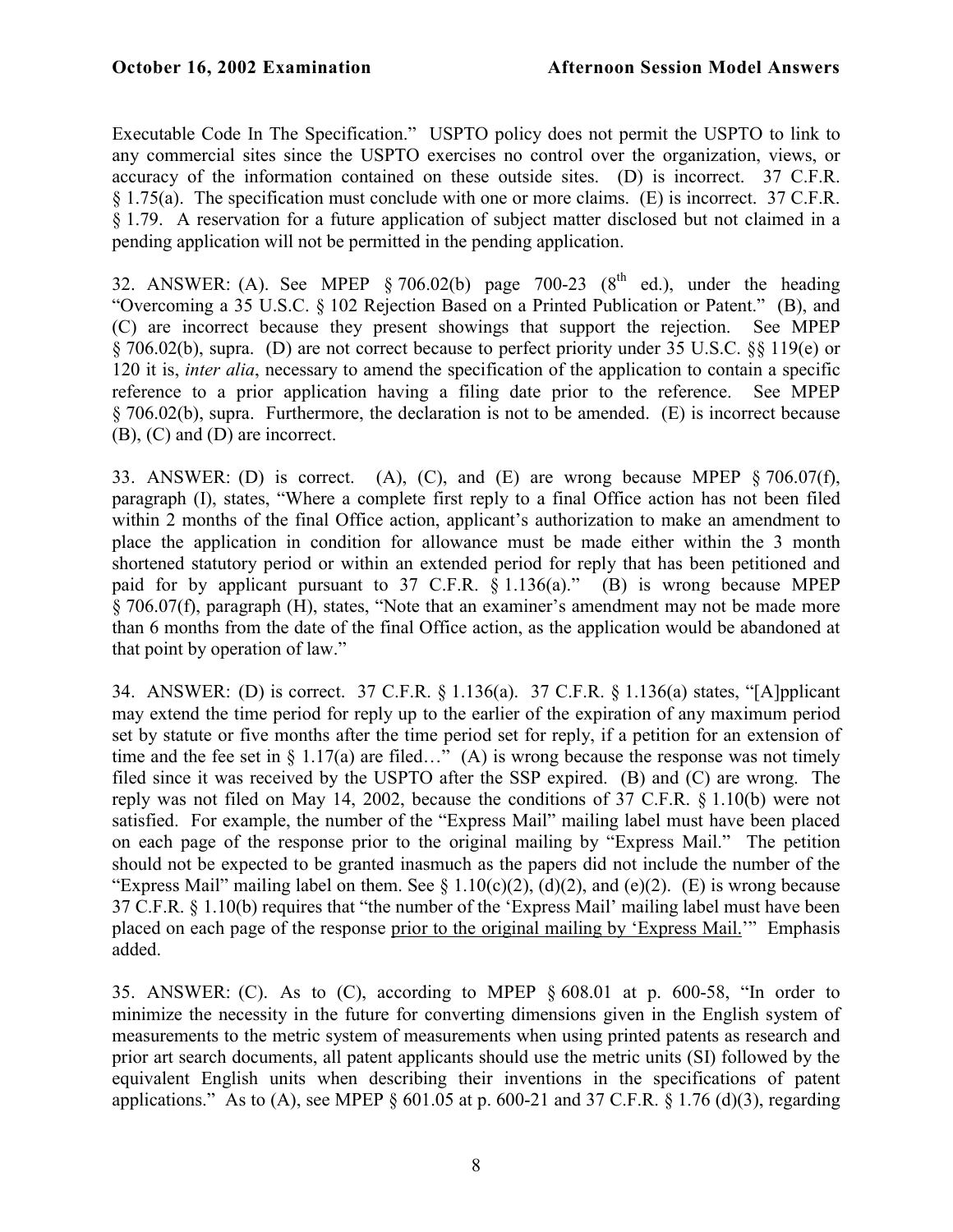the oath or declaration controlling over the application data sheet. See also MPEP  $\S$  608.01(a) at p. 600-61. As to (B), see MPEP § 608.01(a) at p. 600-60 regarding hyperlinks. As to (D), see 37 C.F.R. § 1.52(a); and MPEP § 608.01. As to (E) see MPEP § 608.01 at p. 600-56 and 37 C.F.R. § 1.52.

36. ANSWER: (C) is correct. 37 C.F.R.  $\S 1.251(a)(3)$ . (C) is correct because there is compliance with 37 C.F.R. § 1.251(a)(3). (A) is wrong because along with a copy of the record, he is required to provide a list of all correspondence, and a statement that the copy is complete and accurate and that he is not aware of any correspondence between his office and the USPTO that is not among his records. 37 C.F.R.  $\S$  1.251(a)(1)(ii). (B) is wrong because along with a list of all correspondence and a statement that the copy of his record of all the correspondence is complete and accurate, he is required to provide a copy of his record of all the correspondence, and the statement must recite that he is not aware of any correspondence between his office and the USPTO that is not among his records. 37 C.F.R.  $\S 1.251(a)(1)(i)$ . (D) is wrong because the statement omits the recitation that he is not aware of any correspondence between his office and the USPTO that is not among his records. 37 C.F.R.  $\S$  1.251(a)(2)(ii). (E) is wrong because the statement omits the recitation that the copy of his record of all the correspondence is complete and accurate. 37 C.F.R. § 1.251(a)(1)(iii).

37. ANSWER: (D) is the most correct answer. Reference characteristics mentioned in the detailed description must appear in the drawings. 37 C.F.R. §§ 1.83(a) and 1.84(p)(5); MPEP  $\S$  608.02. As to (A), (B), (C), and (E), see MPEP  $\S$  608.01(a).

38. ANSWER: (C) is the most correct answer. As stated in MPEP § 2172.01, "a claim which fails to interrelate essential elements of the invention as defined by applicant(s) in the specification may be rejected under 35 U.S.C. § 112, second paragraph, for failure to point out and distinctly claim the invention. See *In re Venezia*, 530 F.2d 956, 189 USPQ 149 (CCPA 1976); *In re Collier*, 397 F.2d 1003, 158 USPQ 266 (CCPA 1968)." (A) is incorrect. As stated in MPEP § 2172.01, "A claim which omits matter disclosed to be essential to the invention as described in the specification or in other statements of record may be rejected under 35 U.S.C. § 112, first paragraph, as not enabling. *In re Mayhew*, 527 F.2d 1229, 188 USPQ 356 (CCPA 1976)"; MPEP § 2164.08(c). (B) is incorrect. As stated in MPEP § 2165, "Failure to disclose the best mode need not rise to the level of active concealment or grossly inequitable conduct in order to support a rejection or invalidate a patent. Where an inventor knows of a specific material that will make possible the successful reproduction of the effects claimed by the patent, but does not disclose it, speaking instead in terms of broad categories, the best mode requirement has not been satisfied. *Union Carbide Corp. v. Borg - Warner*, 550 F.2d 555, 193 USPQ 1 (6th Cir. 1977)." (D) is incorrect. MPEP § 2165.01, part V indicates that if there is no disclosure of the best mode contemplated by the inventor at the time the application is filed, such a defect cannot be cured by submitting an amendment seeking to put into the specification something required to be there when the patent application was originally filed. *In re Hay*, 534 F.2d 917, 189 USPQ 790 (CCPA 1976). Any proposed amendment of this type should be treated as new matter. MPEP § 2165.01. (E) is incorrect. As stated in MPEP § 2165.02, "The best mode requirement is a separate and distinct requirement from the enablement requirement of the first paragraph of 35 U.S.C. § 112. *In re Newton*, 414 F.2d 1400, 163 USPQ 34 (CCPA 1969).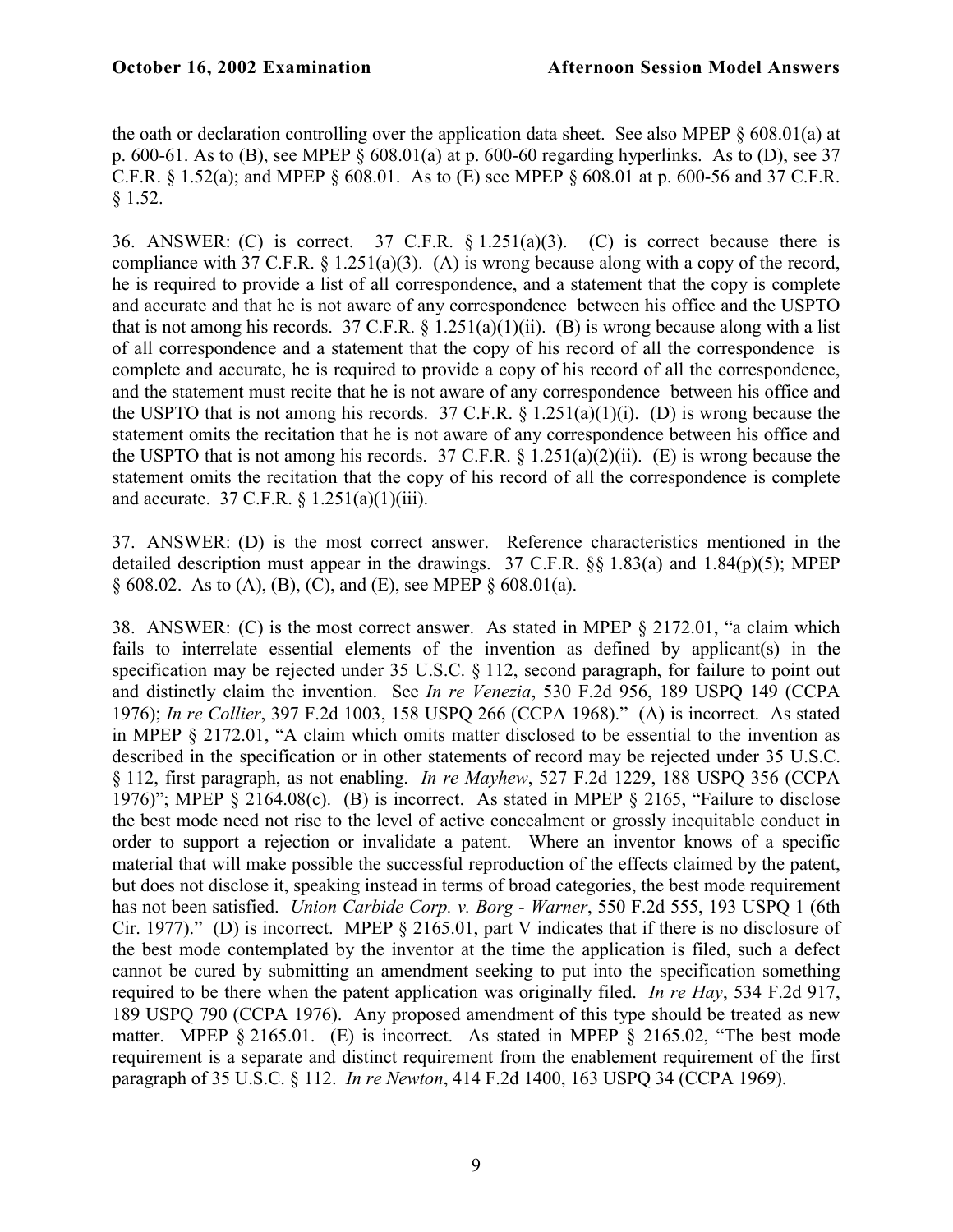39. ANSWER: (A). Item (A) should read, "The summary is separate and distinct from the abstract and is directed toward the invention rather than the disclosure as a whole." As to (B) through (E), see 37 C.F.R.  $\S 1.73$ ; MPEP  $\S 608.01(a)$  and (d).

40. ANSWER: (C) is the most correct answer. See MPEP § 2128 under the subheading "Date of Availability," of the heading "Electronic Publications As Prior Art." (A) is wrong. See MPEP § 2129 under the heading "A Jepson Claim Results In An Implied Admission That Preamble Is Prior Art." (B) is wrong. See MPEP § 2128.02. A journal article or other publication becomes available as prior art on date it is received by at least one member of the public. (D) is wrong. See MPEP § 2128.01 under the heading "A Thesis Placed In A University Library May Be Prior Art If Sufficiently Accessible To The Public." (E) is wrong. See *In re Nomiya*, 184 USPQ 607, 610 (CCPA 1975); MPEP § 2129 under the heading "Admissions By Applicant Constitute Prior Art."

41. ANSWER: (E) is the most correct answer. MPEP  $\S$  706.02 page 700-20 ( $8<sup>th</sup>$  ed.), under the heading "DETERMINING THE EFFECTIVE FILING DATE OF THE APPLICATION" states "[t]he effective filing date of a U.S. application may be determined as follows: … (B) If the application is a continuation-in-part of an earlier U.S. application, any claims in the new application not supported by the specification and claims of the parent application have an effective filing date equal to the filing date of the new application. Any claims which are fully supported under 35 U.S.C. § 112 by the earlier parent application have the effective filing date of that earlier parent application." Accordingly, the effective filing date of claims 1-10 is 1995 and the effective filing date of claims 11-15 is 2000. Answers (A) and (B) are incorrect because they do not account for the two different effective filing dates. Answers (C) and (D) are both correct, therefore answer  $(E)$  which includes both  $(C)$  and  $(D)$  is the most correct answer.

42. ANSWER: (D) is the most correct answer because mere attorney argument, unsupported by factual evidence, is insufficient to establish unexpected results. *See In re Geisler*, 116 F.3d 1465, 1470-71, 43 USPQ2d 1362, 1365-66 (Fed. Cir. 1997). (A) is not the proper choice because such a comparison is required. *See In re Baxter Travenol Labs*., 952 F.2d 388, 392, 21 USPQ2d 1281, 1285 (Fed. Cir. 1991); *In re De Blauwe*, 736 F.2d 699, 705, 222 USPQ 191, 196 (Fed. Cir. 1984), and MPEP § 716.02(e). (B) is not the proper choice because evidence relied upon for overcoming a *prima facie* case of obviousness must be commensurate in scope with the claims. See *In re Grasselli*, 713 F.2d 731, 743, 218 USPQ 769, 778 (Fed. Cir. 1983); *In re Clemens*, 622 F.2d 1029, 1035, 206 USPQ 289, 296 (CCPA 1980), and MPEP § 716.03(a). (C) is not the proper choice because the unobviousness of a broader range recited in a claim can be proven by a narrower range of data provided that one of ordinary skill in the art could ascertain a trend in the data which would allow that person to reasonably extend the probative value of the data to the broader range. *See In re Kollman*, 595 F.2d 48, 56, 201 USPQ 193, 199 (CCPA 1979), and MPEP § 717.02(d). (E) is not the proper choice because the relied-upon evidence can be in the specification. *See In re Soni*, 54 F.3d 746, 750, 34 USPQ2d 1684, 1687 (Fed. Cir. 1995).

43. ANSWER: (D). "It is not necessary in order to establish a prima facie case of obviousness…that there be a suggestion or expectation from the prior art that the claimed [invention] will have the same or a similar utility as one newly discovered by the applicant." In re Dillon, 919 F.2d 688, 692, 16 USPQ2d 1897, 1900 (Fed. Cir. 1990) (emphasis in original).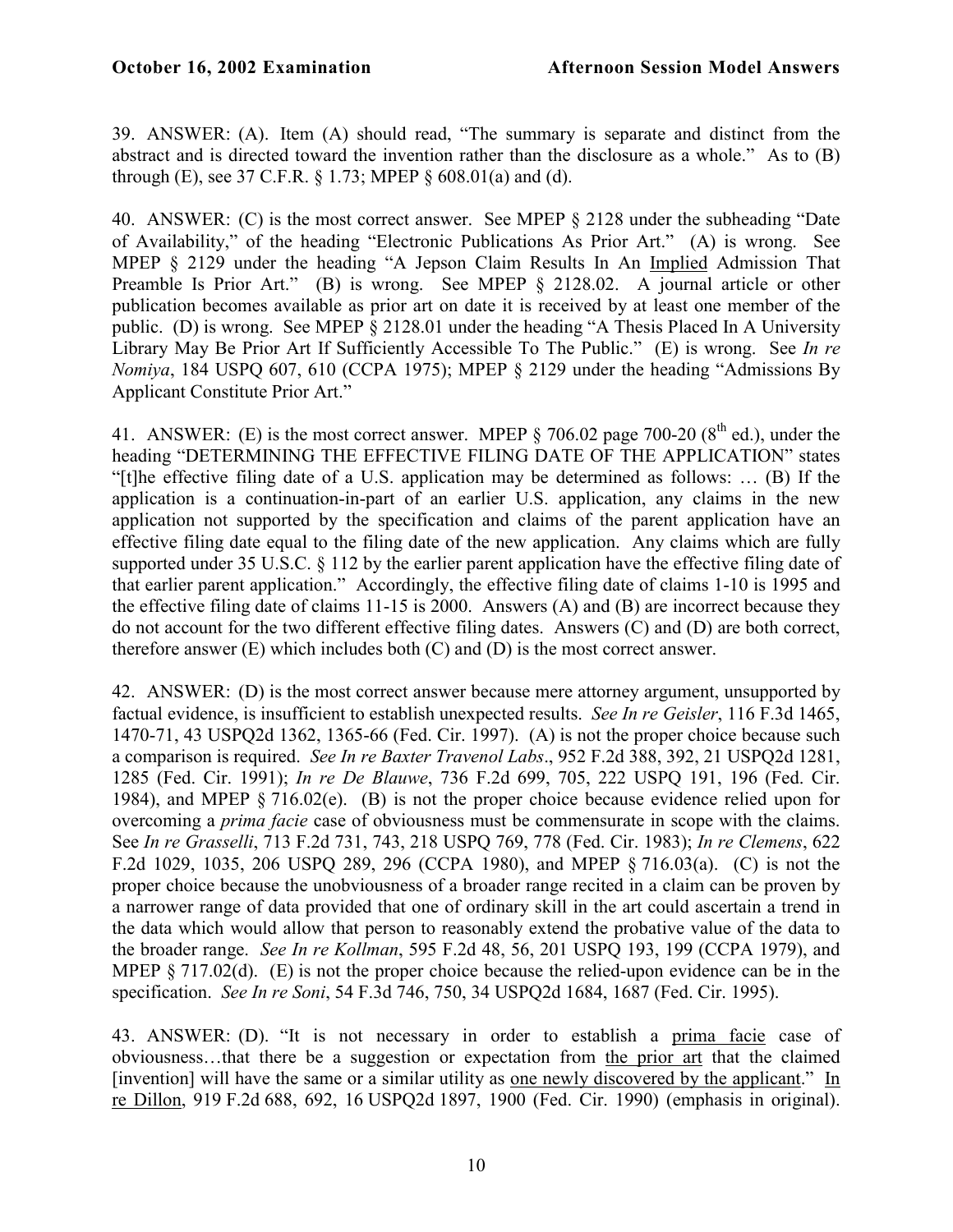Thus, "[i]t is not necessary that the prior art suggest the combination to achieve the same advantage or result discovered by applicant." MPEP § 2144 ("Rationale Different from Applicant's is Permissible"). Here, T suggests the combination with P to achieve a different advantage or result, i.e., waterproofing, from that discovered by applicant, i.e., reducing breakage. Answers (A) - (C) are incorrect because the suggestion to combine does not need to be for the same purpose as applicant discloses in the application. Dillon, 919 F.2d at 692, 16 USPQ2d at 1900; MPEP § 2144 ("Rationale Different from Applicant's is Permissible"). Answer (E) is incorrect because an applicant is under no obligation to submit evidence of nonobviousness unless the examiner meets his or her initial burden to fully establish a prima facie case of obviousness. MPEP § 2142.

44. ANSWER: (D). There is no requirement as to the inventive entity being the same. As to (A), see 37 C.F.R. § 1.55(a)(2). As to (E), see MPEP 201.14 at p. 200-82 (right column). As to (C), see MPEP 201.14(a). As to (B), see 37 C.F.R. § 1.55(a)(1)(i) and MPEP 201.14(a).

45. ANSWER: The best choice is (D). Choices (A), (B), (C) and (E) are each TRUE statements. See MPEP at pp. 100-13, 100-12, 100-8 and 100-18, respectively. Choice (D) is NOT TRUE because only the assignee of record of the entire interest in an application may intervene in the prosecution of the application, appointing an attorney or agent of his or her own choice. MPEP at p. 100-16. An assignee of record of a part interest is, however, entitled to inspect the application. *Id*.

46. ANSWER: (D) is the best answer. MPEP § 1901.04. (A) is a true statement. MPEP § 1901.01. (B) is a true statement. MPEP § 1901.02, paragraph (G). (C) is a true statement. MPEP § 1901.03. (E) is a true statement. MPEP § 1907.

47. ANSWER: (E) is correct and (A), (B), (C) and (D) are incorrect. As MPEP § 303 states: "Certified copies of patent applications as filed do not include an indication of assignment documents. Applicants desiring an indication of assignment documents of record should request separately certified copies of assignment documents and submit the fees required by 37 C.F.R. § 1.19." (B) is incorrect because the fee required by 37 C.F.R. § 1.19(b)(5) has not been paid for the requested certified copy of assignment records.

48. ANSWER: Choice (B) is the correct answer. MPEP § 402; 37 C.F.R. § 1.34. MPEP § 402 states that "Powers of attorney or authorizations of agent naming firms of attorneys or agents filed in patent applications will not be recognized." (A) and (D) are each incorrect because according to 37 C.F.R. § 1.34(b), "A principal registered attorney or agent, so appointed, may appoint an associate registered attorney or agent who shall also then be of record." (C) is incorrect. As stated in MPEP § 402, "Powers of attorney and authorizations of agent under 37 C.F.R. § 1.34(b) naming one or more registered individuals, or all registered practitioners associated with a Customer Number, may be made. See MPEP § 403 for Customer Number practice." (E) is incorrect because, as set forth in MPEP § 402.07, "A power of attorney by the assignee of the entire interest revokes all powers given by the applicant and prior assignees if the assignee establishes their right to take action as provided in 37 C.F.R. § 3.73(b)."